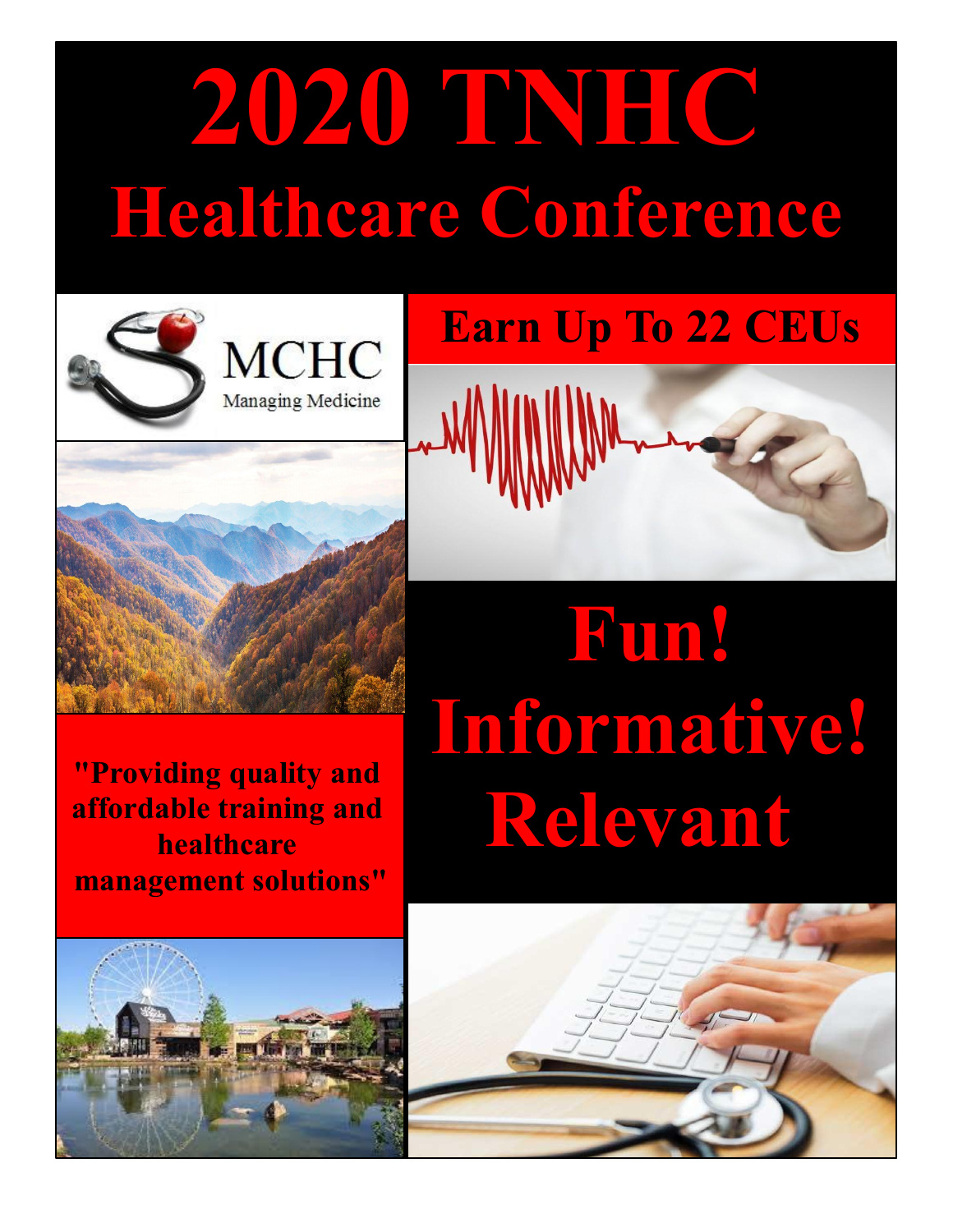Registration:

MCHC is pleased to offer two tiers of registration. Attendees can choose a registration tier that fits their needs and amenity desires. We here at MCHC continue to build a customizable conference experience to fit everyone while maintaining our affordable price.



## **Concierge - \$335:**

- Earn up to 18 CEU $\circ$
- · Concierge Reception
- · Early Morning Priority Check In
	- · Reserved Seating
	- · Continental Breakfast Bag
		- · Hot Coffee
- Utilize an MCHC Concierge Blanket
- · Presentations in a Conference Binder
	- High- Quality Tote Bag
	- · Special Treats and Amenities
		- · And Much Much More!

### **Standard - \$219:**

- Earn up to  $18 \text{ CEU}\⊂>o$
- · Open Seating (open, first come first serve, with a table)
	- · Links to Printable Presentations

## **Pre-Conference - \$60**

• Earn up to 4 Additional CEU $\circ$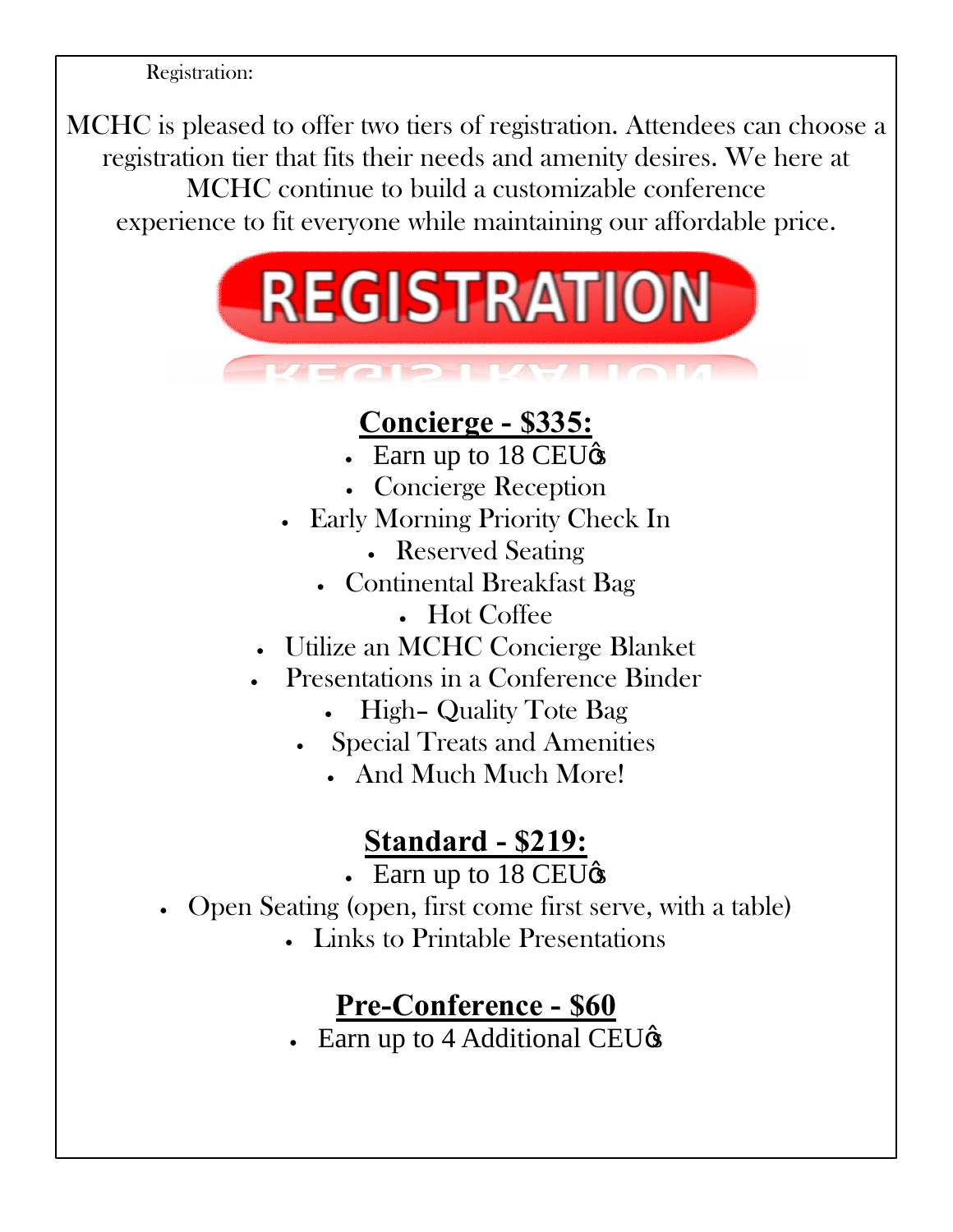#### Date & Location:

## Hilton Garden Inn Pigeon Forge



## 2481 Teaster Lane Pigeon Forge, TN 37863

## May 15-17, 2020 Pre-Conference May 14th

## **Nearest Airports**

Gatlinburg-Pigeon Forge Airport (GKT / KGKT) McGhee Tyson Airport (TYS / KTYS) Moore-Murrell Airport (MOR / KMOR) Asheville Regional Airport (AVL / KAVL) Tri-Cities Regional Airport (TRI / KTRI) Greenville-Spartanburg International Airport (GSP / KGSP)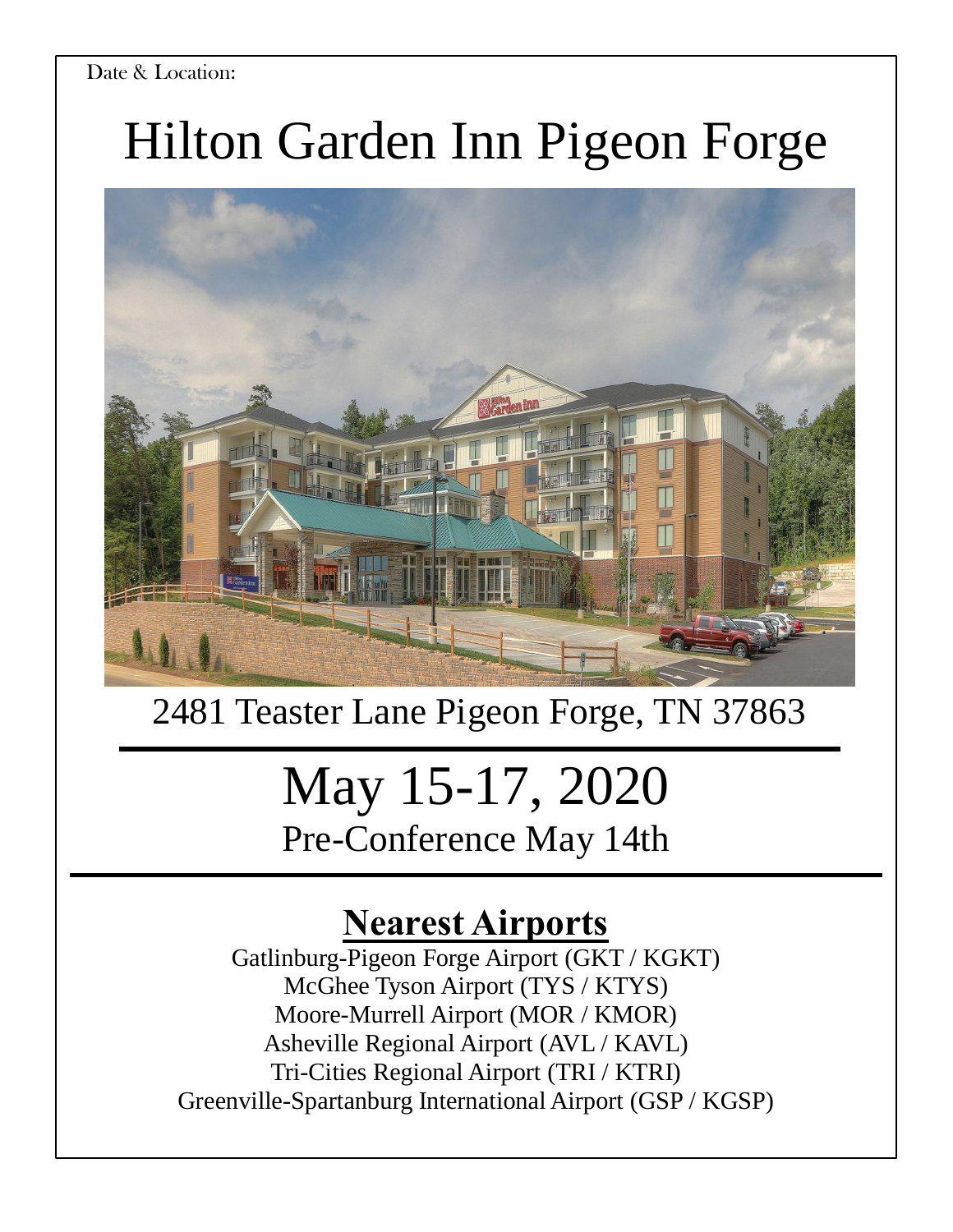#### Presenters:



#### **Joseph Newsome, CPC, COC, CPCO, CPMA, CPPM, CPC-I, CEMC President / Senior Instructor**

Joseph, of St. Augustine, Florida, is a well-known member of the coding and compliance community, with over 15 years of progressive and diverse responsibility in Academic Institutions, including operations management, administration, and compliance. Mr. Newsome is an international trainer and key note speaker. He is a frequent speaker and author for nationally recognized professional organizations and publications with an emphasis on evaluation and management, auditing and compliance.

Prior to joining MCHC, Joseph managed a large medical management corporation in Southern California, where he was responsible for the implementation and maintenance of the coding and billing operations / compliance program. He also served on the Advisory Board for United Education Institute and co-founded the Inland Empire Coders Association.



#### **Kim Toole, CPC CPMA CEMC**

Kim has worked in the medical field for 36 years. Her career began as a transcriptionist for a home health agency in South Georgia. Six years later, she decided to make a bold career shift and endeavored to work with physicians by becoming a certified medical assistant. Her niche was in coding and billing for a private practice family practitioner, but credits a  $\delta$ 100-yearö flood for changing her career forever. During a transition from private to corporate practice, her physiciangs office was destroyed by the flood causing them to move sooner than expected. The hospital corporation provided an unexpected opportunity as a coding coordinator allowing her to pursue the certified professional coder (CPC) certification

in 1998. Auditing and teaching became her newest career. Several years later she obtained the certified evaluation and management coder (CEMC) and certified professional medical auditor certifications (CPMA). She worked relentlessly to gain the respect of 250+ physicians and mid-levels of various specialties within the hospital corporation and in the medical community. Many called her a  $\alpha$  oding guru $\ddot{\circ}$  -- so much so that even in the grocery store she would be stopped to answer a coding question. Humorously, a physician visited her while she was a patient in the ICU to ask how to code a patient encounter. Last year Kim moved from South Georgia to East Tennessee. She enjoys working for another hospital corporation as a coding compliance auditor. Two more credentials are in the works 6 COC and CIC.

Please Note: Session topics, times and speakers are subject to change based on uncontrollable circumstances.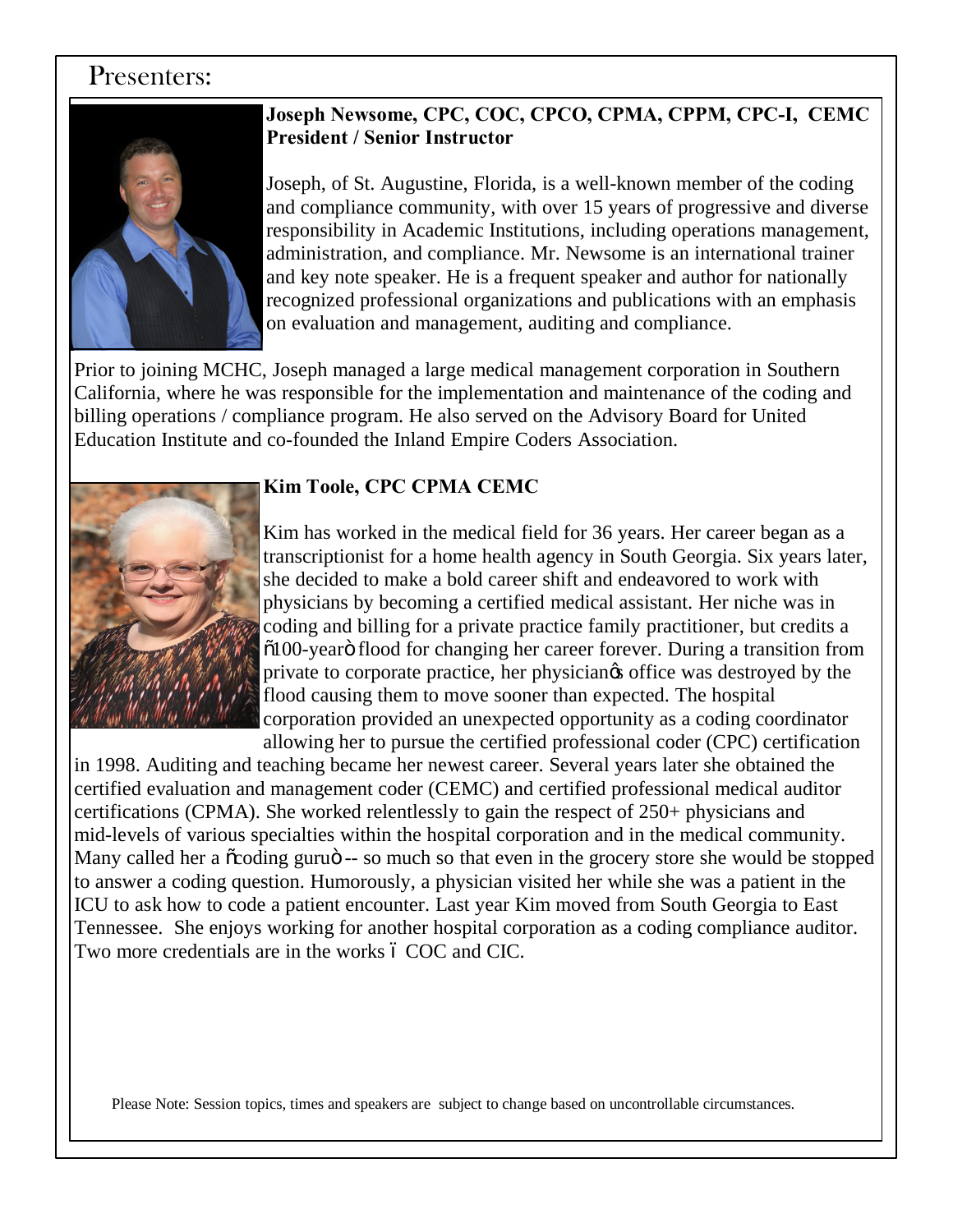#### Presenters:



#### **Tammy Thomas, COC, CPC, CMC, CGSC, CPMA, AAPC Associate ICD-10 Certified with Cardiovascular Specialty**

 Tammy Thomas was born in Montgomery Alabama. She has studied and became a Certified Teachers Assistant and stayed in the education field until her three children graduated. She then became a Certified Medical Coder and this lit a fire. Coding became Tammy to passion and she loves Vascular Coding. As of 2017 she has her COC, CPC, CMC and CGSC and ICD-10 Specialty in Cardiovascular. In her free time she camps, reads and enjoys spending time with her family.



#### **Judy Savage, CPC, CPCO, CPMA, CRC**

In 1995 my husband retired from the Army and moved us to Johnson City, TN where I started working at the local hospital in Human Resources. I soon became interested in the clinical dice of Healthcare and became certified as a PCP (patient care partner). This is a combined certification phlebotomist, EKG tech and certified nurse assistant. In 2004 I worked as a medical assistant for an Orthopedic Office. In those five years, I was exposed to coding. After earning my CPC, I was asked to become the Billing Manager. With so much more to learn I was lucky to have helpful administrators and tolerant providers to support me. The more I learned

about coding and billing the more interested I became. After 14 years in Orthopedics I left to start my own consulting business. It ts been enjoyable helping others streamline their operations from setting up software to billing, coding and writing policies and procedures.

Thea Peters - Pic and Bio Coming Soon!

Sara Dumpert - Pic and Bio Coming Soon!

Jackie Ferguson - Pic and Bio Coming Soon!

Ashley Newsome - Pic and Bio Coming Soon!

Please Note: Session topics, times and speakers are subject to change based on uncontrollable circumstances.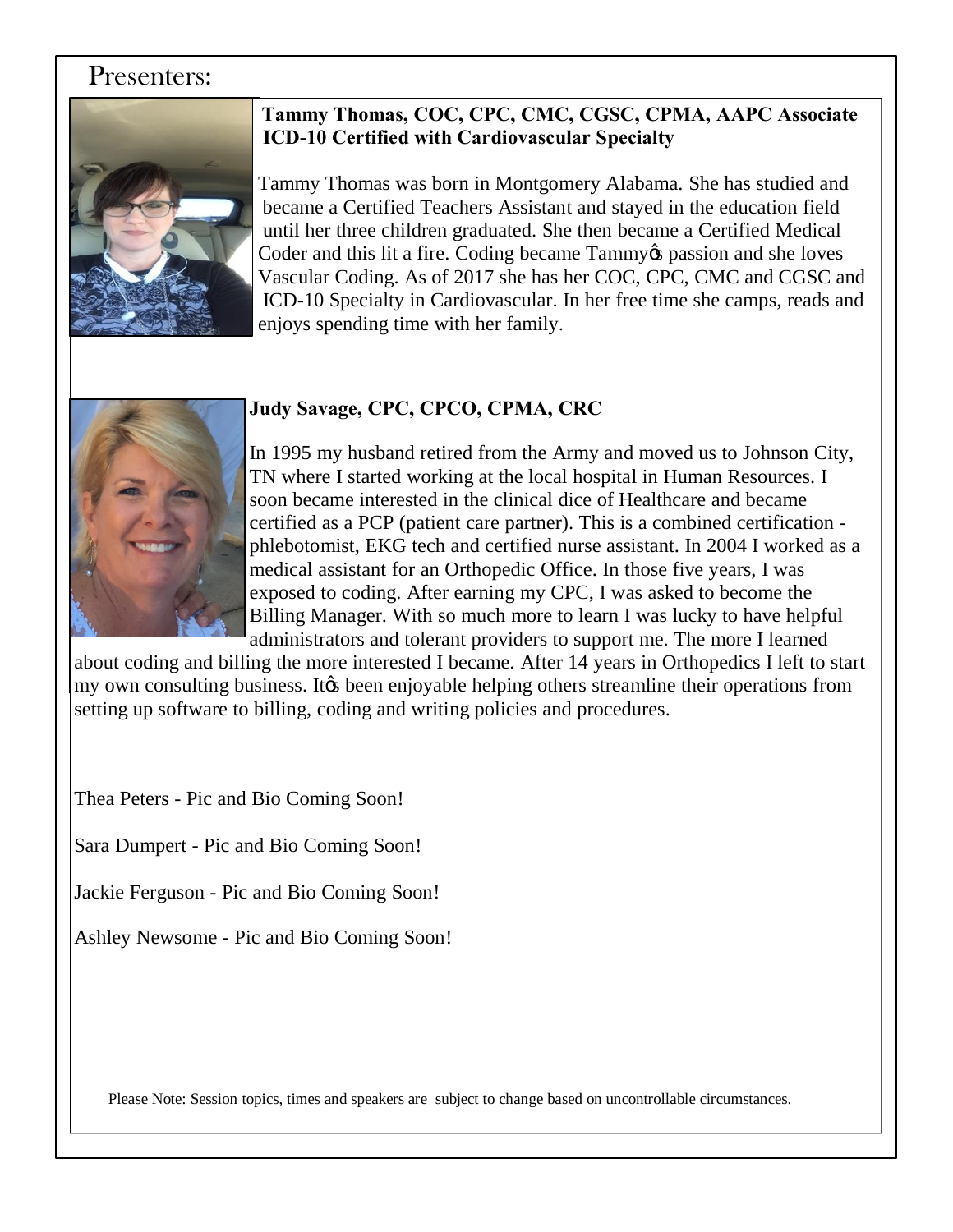## **2020 Tennessee Healthcare Conference Agenda Pre-Conference**

| 8:30-9:00am        | <b>Registration Opens- Coding Manuals Needed</b>                                                                                                                                                                                                                                                                                                                                                                                                                                       |
|--------------------|----------------------------------------------------------------------------------------------------------------------------------------------------------------------------------------------------------------------------------------------------------------------------------------------------------------------------------------------------------------------------------------------------------------------------------------------------------------------------------------|
| 9:00-11:00am       | <b>Medical Coding: Guidelines, Sequencing &amp; Modifiers (2 CEUs)</b><br>Joseph Newsome, CPC, COC, CPCO, CPMA, CPPM, CPC-I, CEMC<br>AAPC Approved for 2.0 All except CIRCC and CPMS<br>Certification demonstrates competency in medical coding, but it is easy<br>to lose valuable skills and understanding of guidelines and sequencing<br>concepts if it is not a routine job duty. This session will look at known<br>areas problematic for even the seasoned coder.               |
| 11:00-11:15am      | <b>Break</b>                                                                                                                                                                                                                                                                                                                                                                                                                                                                           |
| $11:15-12:15$ pm   | <b>Scaling the Documentation Mountain (1 CEU)</b><br>Thea Peters, RHIT<br>AAPC Approved for 1.0 Core A and CDEO<br>During this session we will take a interactive walkthrough deciphering<br>provider documentation to aim towards improving our coding and<br>billing skills. Participants will complete specific elements to enhance<br>their documentation skills and to rise to the top!                                                                                           |
| 12:15-1:30pm       | Lunch                                                                                                                                                                                                                                                                                                                                                                                                                                                                                  |
| $1:30-2:30$ pm     | The Future of Evaluation & Management Coding (1 CEU)<br>Joseph Newsome, CPC, COC, CPCO, CPMA, CPPM, CPC-I, CEMC<br>AAPC Approved for 1.0 All except CIRCC and CASCC<br>This session will address known changes from the American Medical<br>Association and CMS related to E/M coding assignment and<br>reimbursement changes. How will this affect the overall quality of care<br>and documentation? Will small provider offices / groups feel positive or<br>negative reimbursement? |
| 2:30 <sub>pm</sub> | <b>Dismiss</b>                                                                                                                                                                                                                                                                                                                                                                                                                                                                         |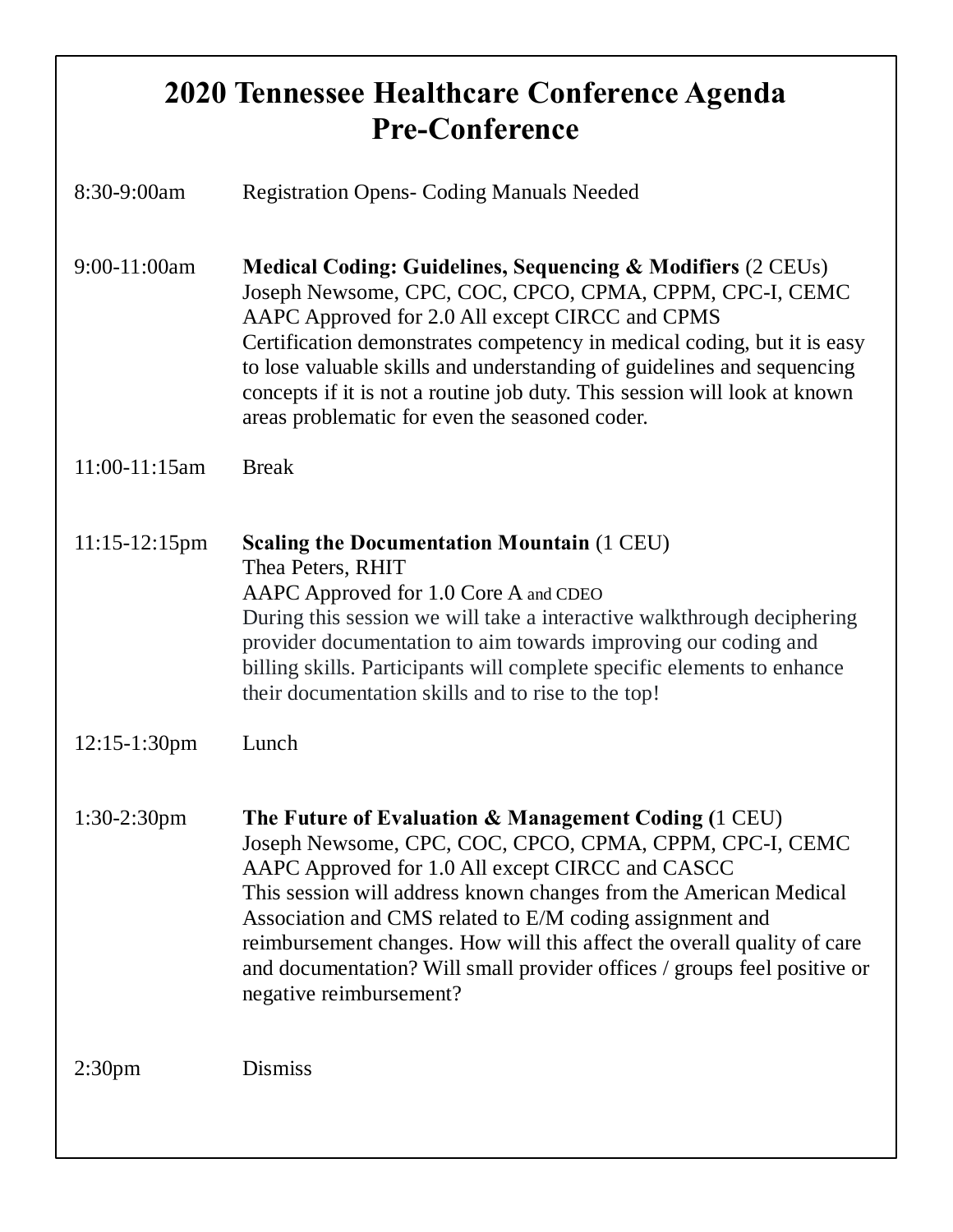## **2020 Tennessee Healthcare Conference Agenda Day 1**

7:30am Registration

8:00-9:00am **Communication in Healthcare: Beyond the Shorthand** (1 CEU) Joseph Newsome, CPC, COC, CPCO, CPMA, CPPM, CPC-I, CEMC AAPC Approved for 1.0 Core B, CPPM Communication in healthcare requires most to be bilingual at a minimum in English and medical terms, abbreviations and acronyms. This session will look at how to improve communication with providers, compliance and coders. Session will address how to get the entire team on the same page to promote effective communication.

9:00-10:30am **Mental Notes** (1.5 CEU) Sara Dumpert, CPC AAPC Approved for 1.5 Core A and CEMC Sara presents this detailed session on mental and behavior health documentation and coding session with over sixteen years of community mental health center experience. Using real life examples, this session will analyze how improved documentation could improve care, coding and coordination.

10:30-10:45am Break

10:45-11:00am **Incident-to Billing** (1 CEU) Judy Savage, CPC, CPCO, CRC, CPMA AAPC Approved for 1.0 Core A, CPCO, and CEMC Incident-to billing can be a sore subject for many. This session will explain the requirements of incident to billing, per CMS guidelines. Attendees will gain a better understanding of how to bill correctly. TN guidelines of BCBS, UHC, Work Comp, Humana and Tricare will also be addressed.

11:45-1:00pm Lunch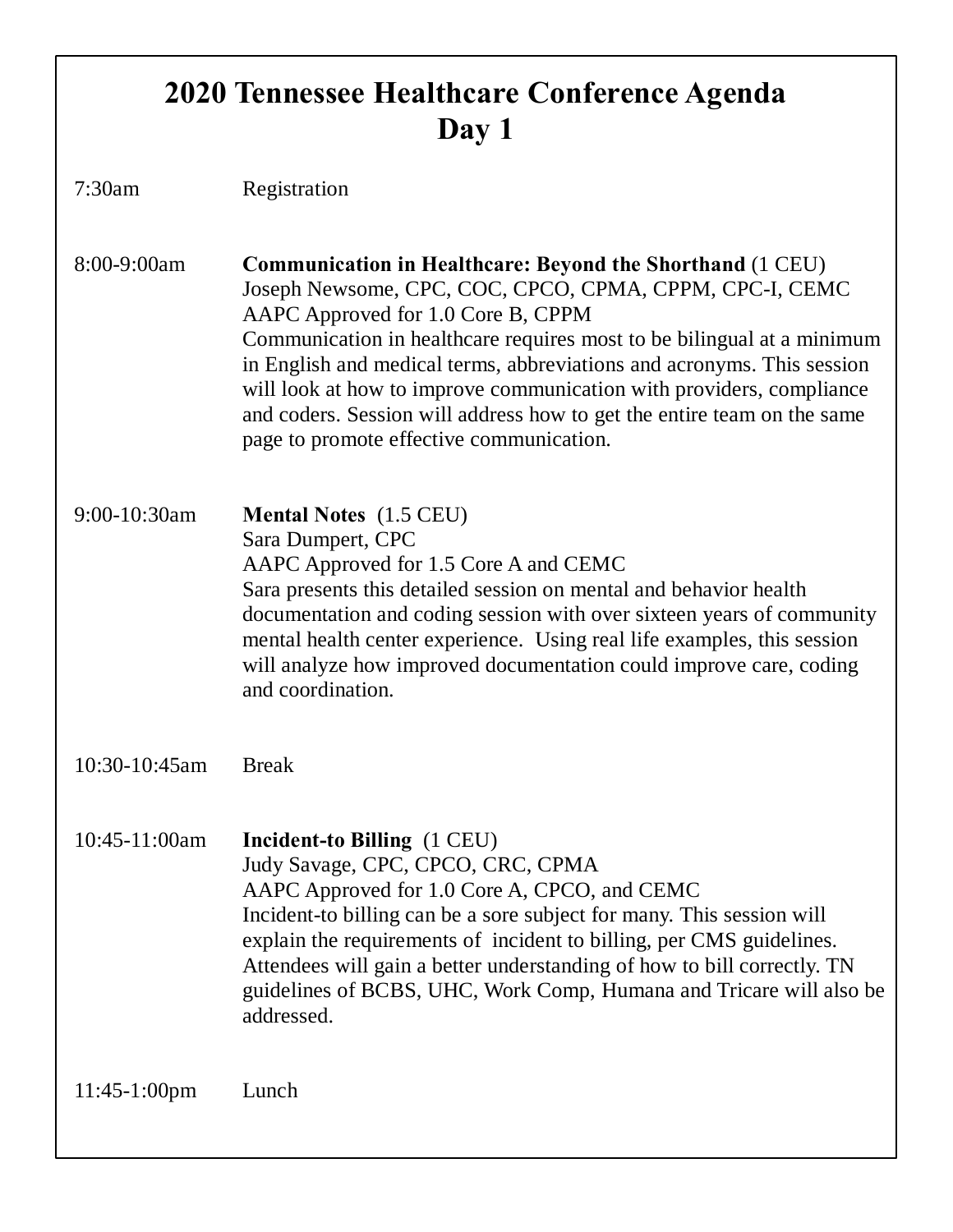## **2020 Tennessee Healthcare Conference Agenda Day 1 - Continued**

| $1:00-2:30$ pm | <b>Assistant Surgeon Documentation &amp; Doctor Responsibility's (1.5 CEUs)</b><br>Tammy Thomas, COC, CPC, CMC, CHSC, CPMA<br>AAPC Approved for 1.5 Core A and CDEO                                                                                                                                                                                                                             |
|----------------|-------------------------------------------------------------------------------------------------------------------------------------------------------------------------------------------------------------------------------------------------------------------------------------------------------------------------------------------------------------------------------------------------|
| $2:30-2:45$ pm | <b>Break</b>                                                                                                                                                                                                                                                                                                                                                                                    |
| $2:45-3:45$ pm | Tele-health Compliance (1 CEU)<br>Kim Toole, CPC, CDEO, CPMA, CRC, CEMC<br>AAPC Approved for 1.0 Core A, CPCO, and CEMC<br>Tele-health services are on the rise, as are the number of coding,<br>documentation and compliance errors surrounding these services. This<br>session will detail compliance guidance and documentation standards to<br>ensure accuracy for reporting and follow-up. |

3:45pm Dismiss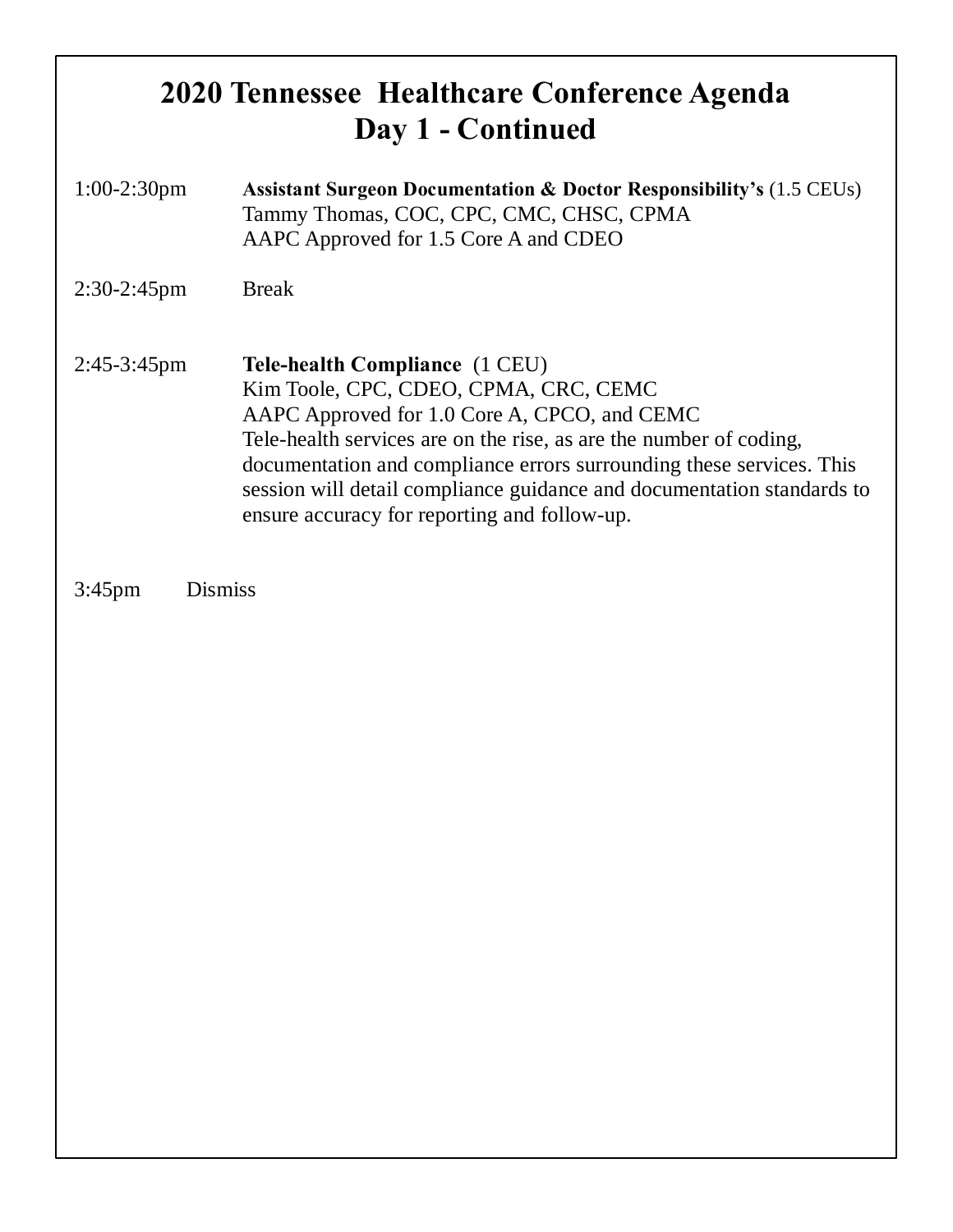## **2020 Tennessee Healthcare Conference Agenda Day 2**

| 8:00-9:00am   | Let's Talk About Sex (1 CEU)<br>Joseph Newsome, CPC, COC, CPCO, CPMA, CPPM, CPC-I, CEMC<br>AAPC Approved for 1.0 Core A, CPCO, CDEO, CPRC, and CASCC<br>This session will look at some codes specific to gender. Session will<br>address documentation importance for gender reassignment in your<br>system. Lastly we will address the serious issue of sex trafficking and<br>how your organization needs to be aware. What to look for? If<br>suspected, what is the next step? What is our responsibility? |
|---------------|----------------------------------------------------------------------------------------------------------------------------------------------------------------------------------------------------------------------------------------------------------------------------------------------------------------------------------------------------------------------------------------------------------------------------------------------------------------------------------------------------------------|
| 9:00-10:30am  | <b>ASC Coding, Documentation &amp; Compliance</b> (1 CEU)<br>AAPC Approved for 1.0 Core A, CPCO, CDEO, and CASCC<br>This session will take a deep look at the Ambulatory Surgical Center<br>model and supporting compliance guidance. We will look at modifier<br>variances between ASC, inpatient and office services as well as<br>documentation requirements.                                                                                                                                               |
| 10:30-10:45am | <b>Break</b>                                                                                                                                                                                                                                                                                                                                                                                                                                                                                                   |
| 10:45-11:45am | <b>Shoulder Arthroplasty</b> (1.5 CEUs)<br>Tammy Thomas, COC, CPC, CMC, CHSC, CPMA<br>AAPC Approved for 1.5 Core A, CPCO, COSC, CIC, CANPC, and CASCC<br>This detailed session will look at the anatomy and coding for<br>arthroscopic rotator cuff repair with claviculectomy and acrominoplasty.<br>We will clear up confusion as to what is and isngt allowed. This session<br>will also look at AAOS vs AMA.                                                                                               |
| $11:45-00$ pm | Lunch                                                                                                                                                                                                                                                                                                                                                                                                                                                                                                          |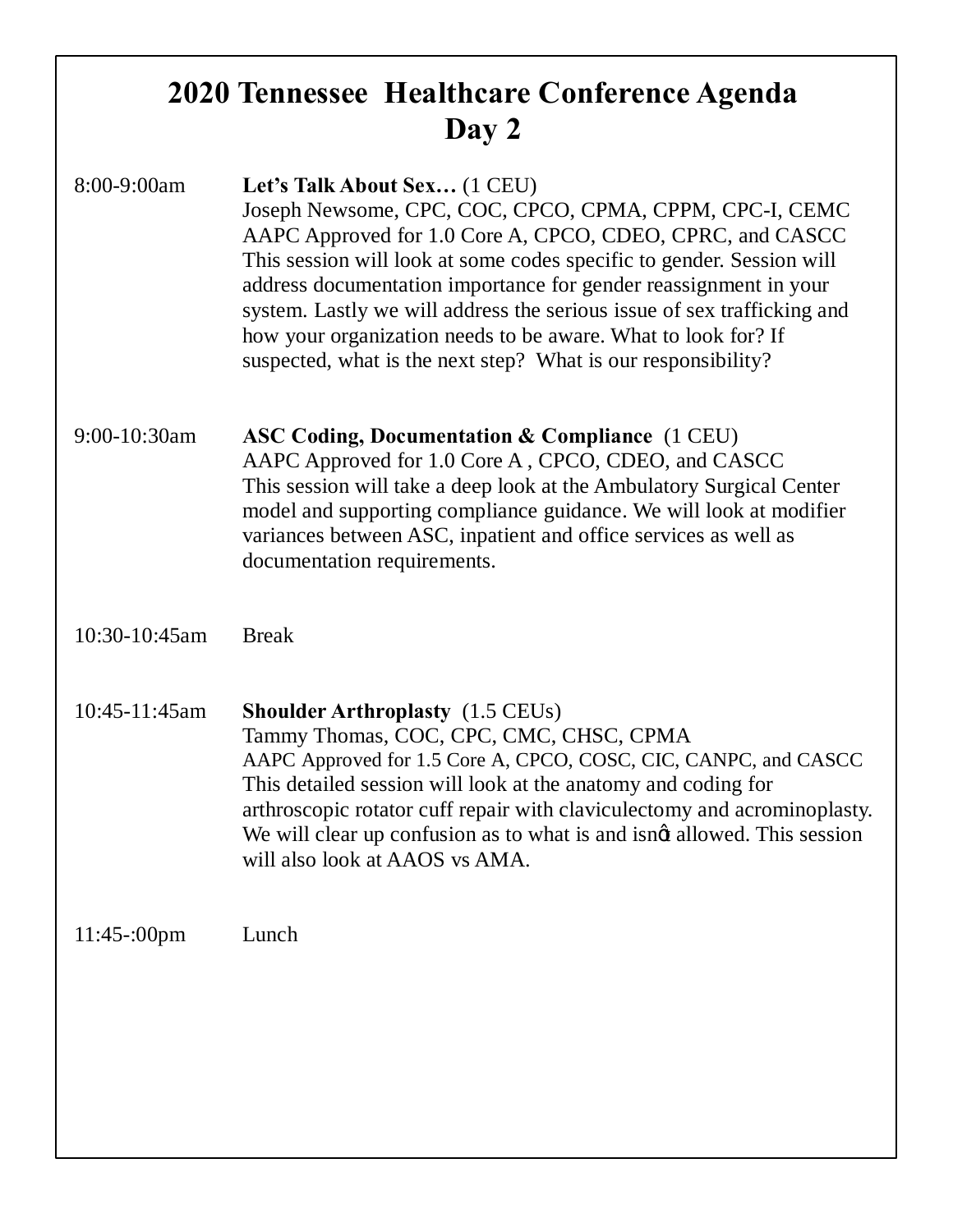### **2020 Tennessee Healthcare Conference Agenda Day 2 - Continued**

- 1:00-2:30pm **Hot Topics in Healthcare: Answers You Need** (1.5 CEUs) Joseph Newsome, CPC, COC, CPCO, CPMA, CPPM, CPC-I, CEMC AAPC Approved for 1.5 Core A Join this panel presentation as we look at hot topics in healthcare covering medical coding, billing, auditing, compliance and practice management. Get the answers you need to the questions you may not even known you had. This will be an information packed session with certified experts in all five areas.
- 2:30-2:45pm Break
- 2:45-3:45pm **HCC Coding from the Insurance Perspective** (1 CEU) Jackie Ferguson, CPC AAPC Approved for 1.0 Core A and CRC Join us for this detailed session as we look at how and what the coder looks for on the insurance side of risk adjustment. We will also discuss the tools used for risk adjustment.

3:45pm Dismiss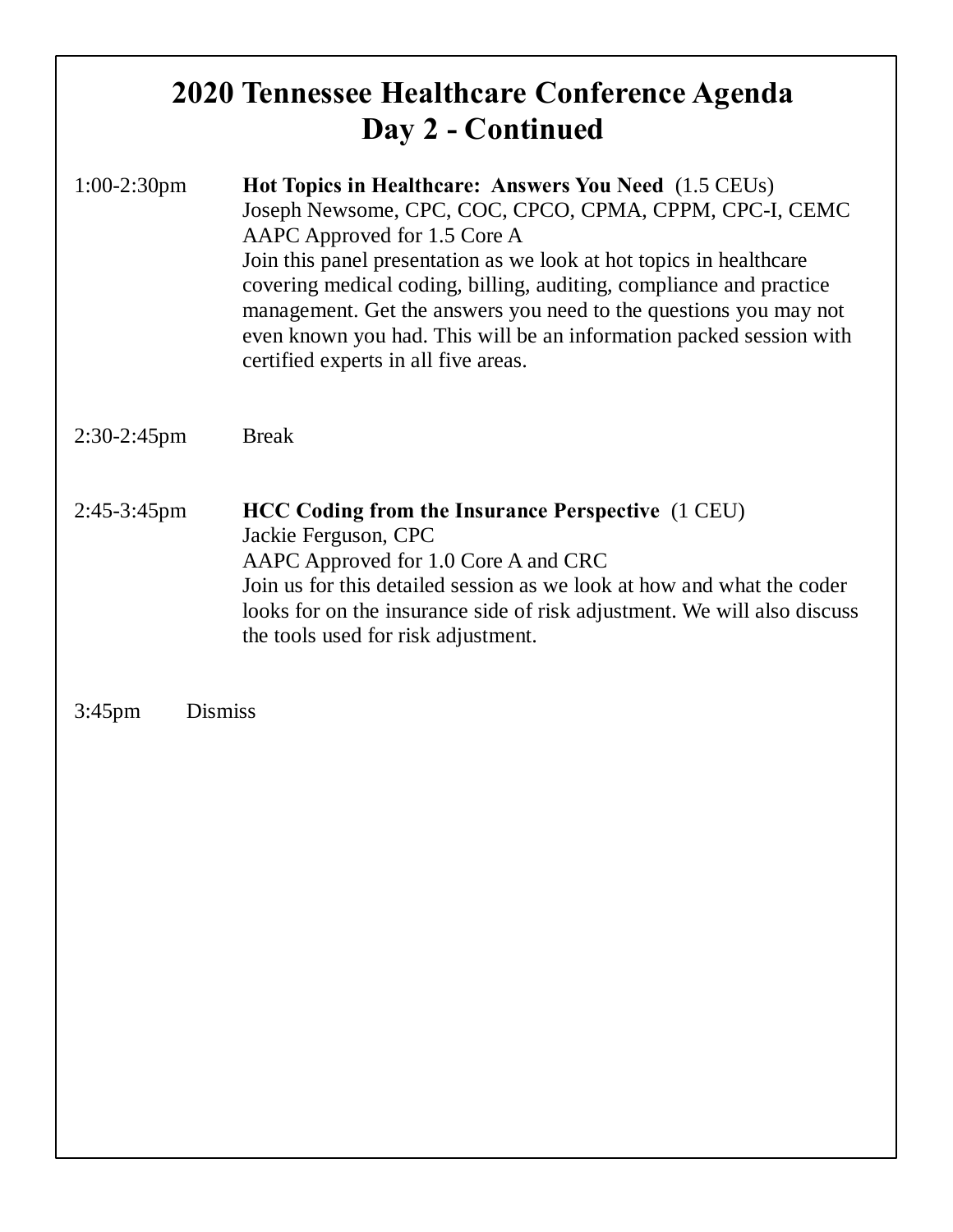## **2020 Tennessee Healthcare Conference Agenda Day 3**

| 8:00-9:00am   | To Be Professionalor NOT! (1 CEU)<br>Joseph Newsome, CPC, COC, CPCO, CPMA, CPPM, CPC-I, CEMC<br>AAPC Approved for 1.0 Core B and CPPM<br>Healthcare is a profession full of educated professionals of all varying<br>levels. Is professionalism important? This session will look at office<br>etiquette, employment process, and on the job professionalism. How to<br>excel in the industry!                           |
|---------------|--------------------------------------------------------------------------------------------------------------------------------------------------------------------------------------------------------------------------------------------------------------------------------------------------------------------------------------------------------------------------------------------------------------------------|
| 9:00-10:30am  | $HCC / Risk$ Adjustment & CDI (1.5 CEUs)<br>Kim Toole, CPC, CDEO, CPMA, CRC, CEMC<br>AAPC Approved for 1.5 Core A, CIC and CRC<br>As the industry is increasing adopting the HCC and/or Risk adjustment<br>models, coders must also adapt to some of the previous diagnosis<br>reporting. This session will look at ICD-10 Documentation, Coding<br>policies for risk adjustment and understand use of quality measures. |
| 10:30-10:45am | <b>Break</b>                                                                                                                                                                                                                                                                                                                                                                                                             |
| 10:45-11:45am | <b>OB/GYN: Compliance &amp; Documentation</b> (1 CEU)<br>Joseph Newsome, CPC, COC, CPCO, CPMA, CPPM, CPC-I, CEMC<br>AAPC Approved for 1.0 Core A, CASCC, CPCO, CDEO, and COBGC<br>This session will look at documentation specificity and how it can affect<br>how the patient encounter is coded. We will also look at compliance<br>guidance for OB/GYN care and take a deeper look at coding and<br>documentation.    |
| 11:45-1:00pm  | Lunch                                                                                                                                                                                                                                                                                                                                                                                                                    |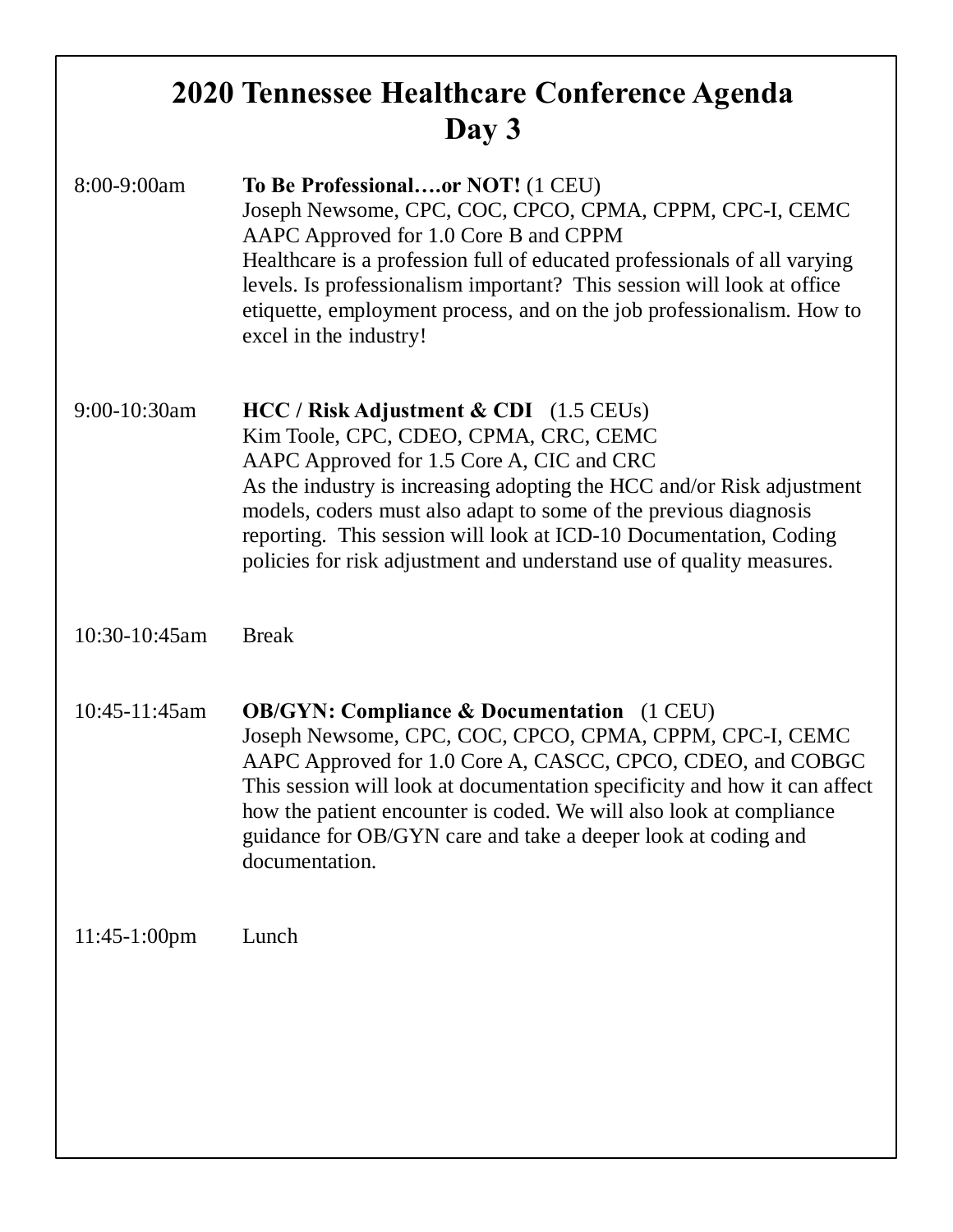## **2020 Tennessee Healthcare Conference Agenda Day 3 - Continued**

- 1:00-2:30pm **Healthcare Business: Engagement and Growth!** (1.5 CEUs) Ashley Newsome, CPC, CPMA AAPC Approved for 1.5 Core B and CPPM As healthcare continues to grow and change, how do healthcare administrative professionals stay engaged and continue personal growth? This interactive session will allow for group participation as we explore coder productivity, advancing your career, education and effective engagement in the community.
- 2:30-2:45pm Break
- 2:45-3:45pm **Annual Well Coding Checkup** (1 CEU) Joseph Newsome, CPC, COC, CPCO, CPMA, CPPM, CPC-I, CEMC AAPC Approved for 1.0 Core A Coding can be a challenge, and like our physical health, we need an annual checkup up of our coding abilities. How frequently is your accuracy and productivity measured? How do you stay on top of the many changes? This session will provide a checkup for attendees to stay on track for the next year!
- 3:45pm Dismiss